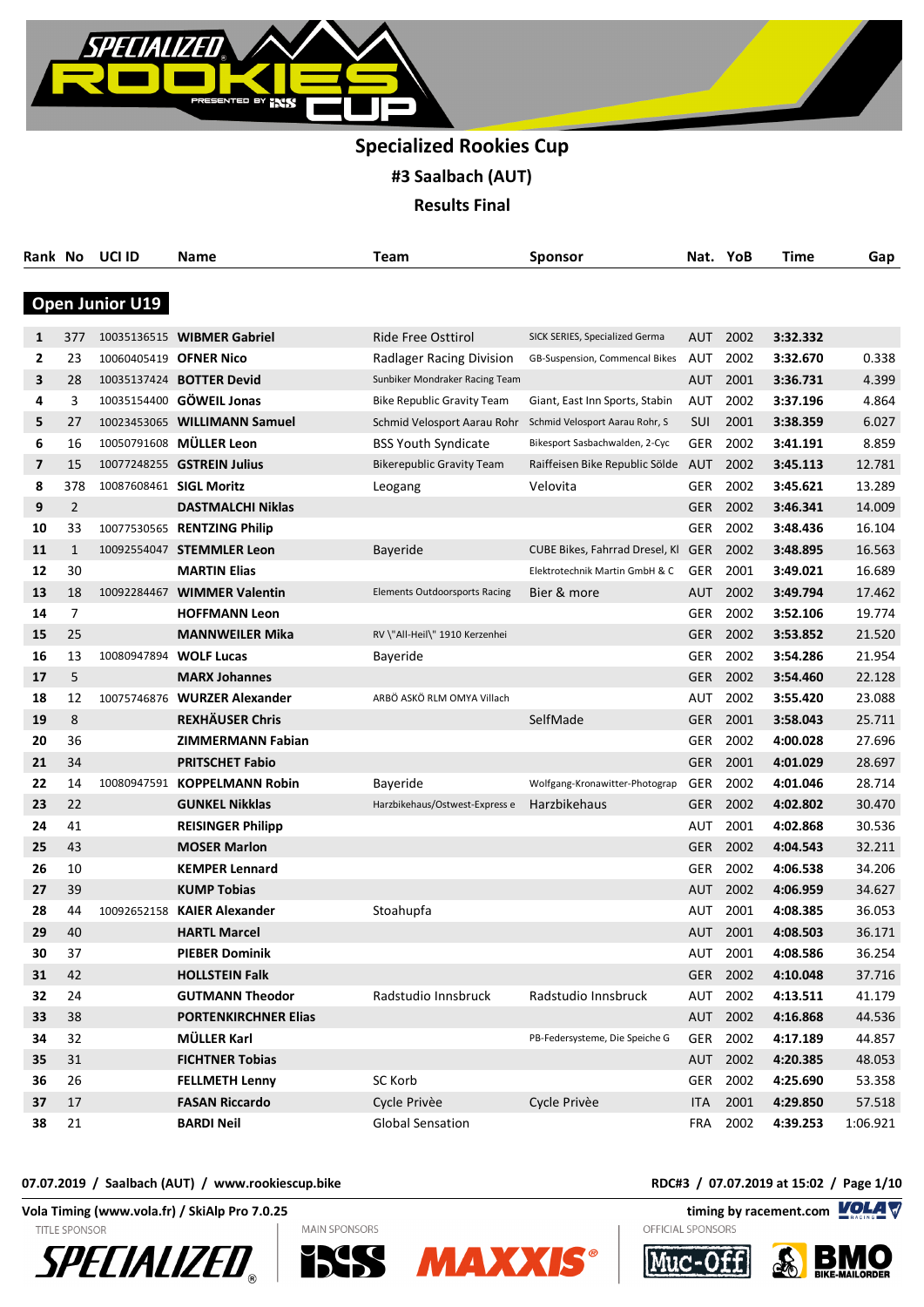

| Rank No            |                   | UCI ID      | <b>Name</b>                    | Team                           | <b>Sponsor</b>                 | Nat.       | YoB  | Time     | Gap      |  |
|--------------------|-------------------|-------------|--------------------------------|--------------------------------|--------------------------------|------------|------|----------|----------|--|
|                    |                   |             |                                |                                |                                |            |      |          |          |  |
| 39                 | 6                 |             | <b>SCHNEIDER Stephan</b>       | Smokey Eyes                    | Smokey Eyes Bikes              | <b>GER</b> | 2002 | 5:10.922 | 1:38.590 |  |
| 40                 | 35                |             | 10078185519 KÄSTNER Leon       |                                |                                | <b>GER</b> | 2001 | 5:30.295 | 1:57.963 |  |
|                    | Did Not Start (1) |             |                                |                                |                                |            |      |          |          |  |
|                    | 19                |             | 10092634273 ZIMMERMANN Florian | Freeride & Downhill Vorarlberg |                                | <b>GER</b> | 2001 |          |          |  |
| Did Not Finish (2) |                   |             |                                |                                |                                |            |      |          |          |  |
|                    | 11                |             | <b>WOLF Matthias</b>           | $\overline{\phantom{a}}$       | Radsport Scheicher             | <b>AUT</b> | 2002 |          |          |  |
|                    | 29                | 10095981076 | <b>SCHWEINBERGER Fabian</b>    | <b>VERTICAL Unit Europe</b>    | Moreboards, TheKingMTB, Vertic | AUT        | 2001 |          |          |  |

#### **Pro U17 male**

| 1  | 73  |                         | 10079233725 MENOYO Pau             | <b>Ravet Bike</b>                                             | drs / Ravet Bike                  | <b>ESP</b> | 2003 | 3:37.053 |        |
|----|-----|-------------------------|------------------------------------|---------------------------------------------------------------|-----------------------------------|------------|------|----------|--------|
| 2  | 78  | 10092217577 BUHL Kilian |                                    |                                                               | Big Time Sport - chilligym - M    | <b>AUT</b> | 2003 | 3:37.225 | 0.172  |
| 3  | 75  |                         | 10079064781 KLAASSEN Ike           | Santa Cruz SA                                                 | Santa Cruz SA POC                 | <b>NED</b> | 2004 | 3:38.073 | 1.020  |
| 4  | 49  |                         | 10074167089 SUCHER Robin Oliver    | <b>BSS Youth Syndicate</b>                                    | Bikesport Sasbachwalden, 2-Cyc    | <b>GER</b> | 2004 | 3:38.396 | 1.343  |
| 5  | 51  | 10080393984 KIEFER Luis |                                    | <b>SRAM Young Guns Racing</b>                                 | SRAM, Canyon Bikes, RockShox,     | <b>GER</b> | 2003 | 3:39.072 | 2.019  |
| 6  | 70  |                         | 10047435711 NOVOTNY Robin          | OFBIKE SCOTT TEAM                                             | SCOTT SPORT, BOVELO, ONEAL, CYKLO | <b>CZE</b> | 2004 | 3:39.463 | 2.410  |
| 7  | 47  |                         | 10092981049 STERER Niklas          | Armadillos Racing Team                                        |                                   | <b>AUT</b> | 2004 | 3:39.755 | 2.702  |
| 8  | 53  |                         | 10086769918 <b>SCHMID Kilian</b>   | mtb-club München e.V.                                         | <b>ION</b>                        | <b>GER</b> | 2004 | 3:40.998 | 3.945  |
| 9  | 46  |                         | 10095763535 MAZZOLI Josue          | MTB Club München                                              | Bikepark Oberammergau, Beetfie    | <b>GER</b> | 2003 | 3:44.595 | 7.542  |
| 10 | 119 |                         | 10096265208 OBERHOFER Maximilian   | LeoGang Bikeclub                                              |                                   | <b>AUT</b> | 2003 | 3:45.455 | 8.402  |
| 11 | 60  |                         | 10050975201 GRASLAUB MIRO Arnau    | Agrupació Ciclista Andorrana                                  | Kenda tires, bestforbikers, Va    | <b>AND</b> | 2004 | 3:45.670 | 8.617  |
| 12 | 61  |                         | 10083890230 SCHLIERENZAUER Tom     | Alpin Bike                                                    | Peep Shop, All i Need Tea, Ser    | <b>AUT</b> | 2003 | 3:46.072 | 9.019  |
| 13 | 76  |                         | 10045822578 EKLUND Emil            | <b>Trek-Lundberg Racing Team</b>                              | Trek   Lundberg Bikestore   High5 | <b>FIN</b> | 2003 | 3:46.248 | 9.195  |
| 14 | 77  |                         | 10054893795 CAULTON Max            |                                                               | Mondraker NZ, Royal Racing, Al    | <b>NZL</b> | 2004 | 3:46.665 | 9.612  |
| 15 | 74  |                         | 10090326077 KRENN Andreas          | Rc matmaker ARBÖ Freistadt                                    |                                   | <b>AUT</b> | 2004 | 3:47.497 | 10.444 |
| 16 | 66  |                         | 10077462766 HABERSCHEK Nik         | Jugendteam Hinterbrühl                                        | Dedicated Daddy   RSP Bike C      | <b>AUT</b> | 2003 | 3:47.610 | 10.557 |
| 17 | 69  |                         | 10035134087 JOHANSSON JONES Gustaf | Mountainbiker.at                                              | Mountainbiker.at Maloja Saalba    | <b>SWE</b> | 2003 | 3:48.783 | 11.730 |
| 18 | 45  | 10034782766 RIAT Tobias |                                    | $\overline{\phantom{m}}$                                      | $\overline{\phantom{a}}$          | <b>SUI</b> | 2004 | 3:49.018 | 11.965 |
| 19 | 57  | 10089073969 VAAS Luca   |                                    | BP Crew Gravity Racing / TSG 1                                |                                   | <b>GER</b> | 2003 | 3:49.313 | 12.260 |
| 20 | 50  |                         | 10083464339 SCHLEBES Nico          |                                                               |                                   | <b>GER</b> | 2004 | 3:49.361 | 12.308 |
| 21 | 64  |                         | 10090987192 DICTY Jonas            | <b>HALLZIG EXPRESS</b>                                        | <b>LUCKY BIKE</b>                 | <b>GER</b> | 2003 | 3:49.428 | 12.375 |
| 22 | 52  |                         | 10079105201 BLUHM Elias            | DHM-Rookie Rockets Team Fahrra Praep Sports, DHM by MX121, Ro |                                   | <b>GER</b> | 2003 | 3:51.853 | 14.800 |
| 23 | 62  |                         | 10082285686 OBERORTNER Philipp     | <b>DH Team Tirol</b>                                          |                                   | <b>AUT</b> | 2004 | 3:53.496 | 16.443 |
| 24 | 118 |                         | 10094912157 GÖTTEL Niklas          | <b>GRAVITY-OOKIES</b>                                         | <b>POC</b>                        | AUT        | 2003 | 3:55.284 | 18.231 |
| 25 | 55  | 10092562232 VOGEL Jan   |                                    | Race and Style Woinem                                         |                                   | <b>GER</b> | 2004 | 3:56.084 | 19.031 |
| 26 | 67  |                         | 10092560717 RUECKLINGER Luca       | Lietz Sport Racing                                            |                                   | <b>AUT</b> | 2003 | 3:56.455 | 19.402 |
| 27 | 63  |                         | 10061866479 AMANN Jakob            | Freeride & Downhill Vorarlberg                                | T-Gang                            | <b>AUT</b> | 2004 | 3:57.168 | 20.115 |
| 28 | 71  |                         | 10092562434 ZSCHIPPIG Tom          | RaceAndStyleWoinem                                            | www.media-orange.de, www.alpin    | <b>GER</b> | 2004 | 3:58.314 | 21.261 |

#### **07.07.2019 / Saalbach (AUT) / www.rookiescup.bike RDC#3 / 07.07.2019 at 15:02 / Page 2/10**

**Vola Timing (www.vola.fr) / SkiAlp Pro 7.0.25 timing by racement.com** 

**TITLE SPONSOR** 









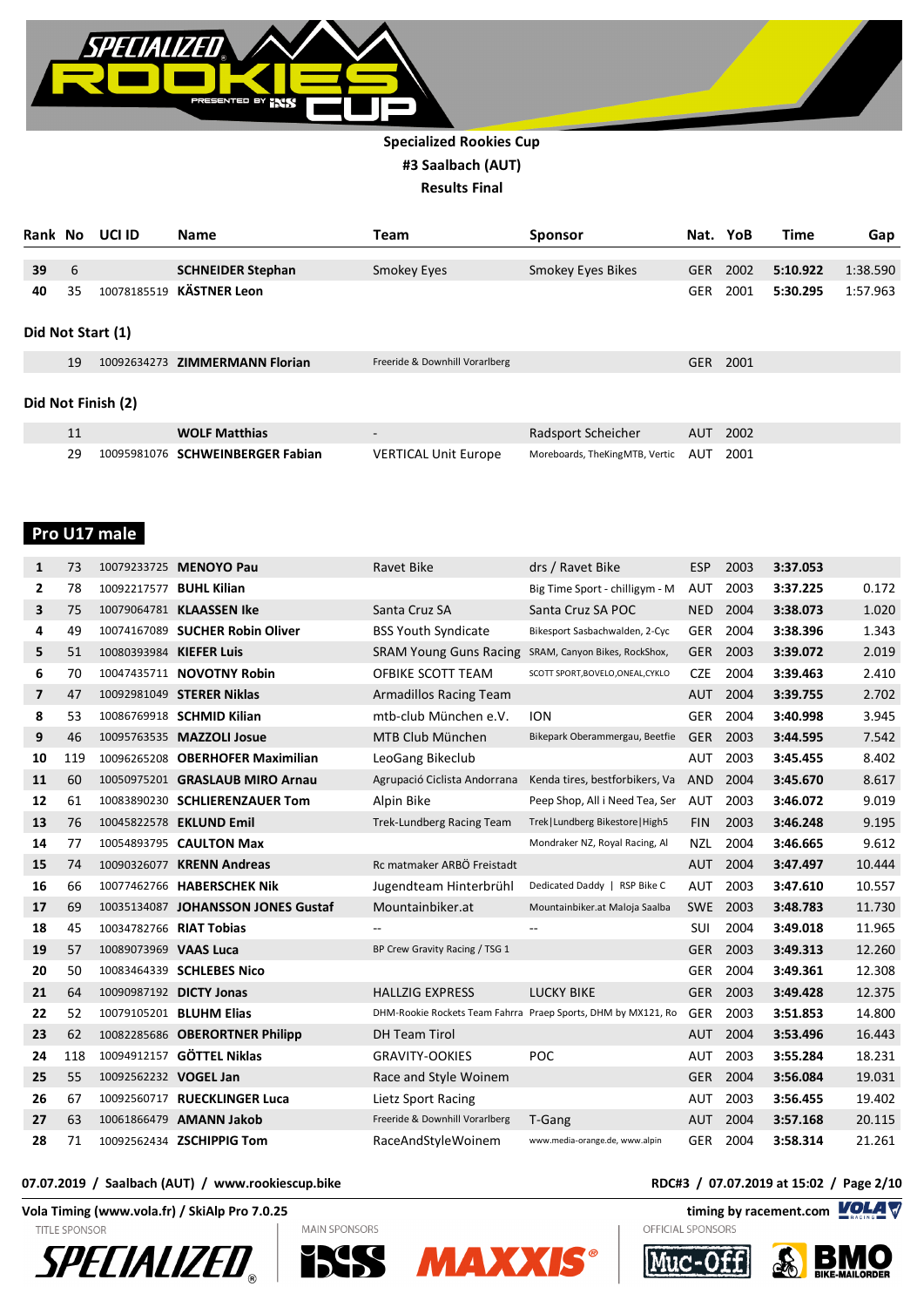

| Rank No |    | UCI ID | Name                             | Team                       | <b>Sponsor</b>                 | Nat.       | YoB  | Time     | Gap    |
|---------|----|--------|----------------------------------|----------------------------|--------------------------------|------------|------|----------|--------|
|         |    |        |                                  |                            |                                |            |      |          |        |
| 29      | 58 |        | 10058384381 KUFELT Sören         | <b>BSS Youth Syndicate</b> | Bikesport Sasbachwalden, 2-Cyc | <b>GER</b> | 2004 | 3:58.861 | 21.808 |
| 30      | 59 |        | 10092664585 DOYCHEV Velin        | <b>Riders United</b>       |                                | BUL        | 2004 | 4:00.977 | 23.924 |
| 31      | 65 |        | 10084582162 <b>CARGILL James</b> | Icon Autos MTB Team        | TT Cycles UK - Viris Brand - S | <b>GBR</b> | 2003 | 4:03.959 | 26.906 |
| 32      | 68 |        | 10093925484 MOLDVAI András       | <b>MBKSE</b>               |                                | HUN        | 2003 | 4:10.214 | 33.161 |

 **Youth U17** 

| 1              | 86  | <b>ZIMMERLI Florian</b>     | The Radix Squad Racing                            | #radixliestal #santacruzbikes   | <b>SUI</b> | 2004     | 3:40.686 |        |
|----------------|-----|-----------------------------|---------------------------------------------------|---------------------------------|------------|----------|----------|--------|
| $\mathbf{2}$   | 83  | <b>HIRT Elias</b>           |                                                   |                                 | <b>GER</b> | 2003     | 3:47.725 | 7.039  |
| 3              | 110 | ROTTLÄNDER Oskar            | Bavarian Cycle Mafia                              |                                 | <b>GER</b> | 2003     | 3:51.377 | 10.691 |
| 4              | 87  | <b>TOPP Titus</b>           | Ugly Goat Racing                                  |                                 |            | GER 2003 | 3:51.926 | 11.240 |
| 5              | 112 | <b>VILGERTSHOFER Franz</b>  | Bikepark Samerberg Racing-Team Bikepark Samerberg |                                 | <b>GER</b> | 2003     | 3:52.063 | 11.377 |
| 6              | 117 | <b>ZIMMERMANN David</b>     | Freeride & Downhill Vorarlberg                    |                                 | <b>GER</b> | 2003     | 3:52.113 | 11.427 |
| $\overline{7}$ | 85  | <b>SCHMICKL Mike</b>        |                                                   |                                 | <b>GER</b> | 2003     | 3:52.161 | 11.475 |
| 8              | 81  | <b>HERZBERG David</b>       |                                                   |                                 | <b>GER</b> | 2003     | 3:52.880 | 12.194 |
| 9              | 116 | <b>PRAKESCH Jannik</b>      | Enduroschule4U.de                                 | Enduroschule4U.de               | <b>GER</b> | 2004     | 3:55.071 | 14.385 |
| 10             | 89  | <b>OLAPINSKI Maximilian</b> |                                                   |                                 | <b>GER</b> | 2004     | 3:55.295 | 14.609 |
| 11             | 97  | <b>GERMANN Nick</b>         |                                                   | <b>G.Tuned Bikes Potsdam</b>    | <b>GER</b> | 2004     | 3:55.725 | 15.039 |
| 12             | 136 | <b>RIEGER Lorenz</b>        |                                                   |                                 | AUT        | 2003     | 3:57.613 | 16.927 |
| 13             | 90  | <b>KRAUS Aaron</b>          | Dirty Stuff Racing Division Dirty-Stuff.de        |                                 | <b>GER</b> | 2003     | 3:58.414 | 17.728 |
| 14             | 94  | <b>ONIONS Austin</b>        |                                                   |                                 | SUI        | 2004     | 3:59.036 | 18.350 |
| 15             | 102 | <b>HELM Jason</b>           | P14-Performance                                   |                                 | <b>GER</b> | 2004     | 3:59.335 | 18.649 |
| 16             | 96  | <b>HÖFER Marcel</b>         | Kamikaze                                          | Stickerei Höfer / Starke Möbelt | <b>GER</b> | 2004     | 4:00.391 | 19.705 |
| 17             | 99  | <b>SCHROM Felix</b>         |                                                   | <b>Elements Outdoorsports</b>   | <b>AUT</b> | 2004     | 4:01.560 | 20.874 |
| 18             | 113 | <b>BAHR Janosch</b>         | <b>BPCrew Gravity Racing</b>                      |                                 | <b>GER</b> | 2004     | 4:02.596 | 21.910 |
| 19             | 115 | <b>KREIDL Lukas</b>         | <b>DH Team Tirol</b>                              |                                 | <b>AUT</b> | 2004     | 4:03.175 | 22.489 |
| 20             | 109 | <b>KERSCHBAUMMAIER Timo</b> | $\bar{a}$                                         |                                 | <b>AUT</b> | 2003     | 4:04.366 | 23.680 |
| 21             | 105 | <b>WANDERSEE Niklas</b>     |                                                   |                                 | <b>GER</b> | 2004     | 4:04.528 | 23.842 |
| 22             | 138 | <b>KALCHER Philipp</b>      |                                                   |                                 | <b>AUT</b> | 2004     | 4:04.639 | 23.953 |
| 23             | 376 | <b>SCHWAIGER Jan</b>        |                                                   |                                 | <b>AUT</b> | 2004     | 4:05.116 | 24.430 |
| 24             | 130 | <b>FELBER Mischa</b>        |                                                   |                                 | <b>GER</b> | 2004     | 4:05.688 | 25.002 |
| 25             | 124 | <b>FRÖHLICH Luis</b>        | team-jollify                                      | team-jollify                    | <b>GER</b> | 2003     | 4:06.035 | 25.349 |
| 26             | 108 | <b>GÜRSCH Dennis</b>        | Rad-Club 93 Winnenden e.V.                        | GÜRSCH GmbH                     | <b>GER</b> | 2003     | 4:06.308 | 25.622 |
| 27             | 137 | <b>SCHREPFER Timo</b>       |                                                   |                                 |            | GER 2004 | 4:07.143 | 26.457 |
| 28             | 125 | <b>STELLING Louis</b>       |                                                   |                                 | <b>GER</b> | 2004     | 4:07.245 | 26.559 |
| 29             | 123 | <b>BOLTERAUER Pascal</b>    | RC Kreuzer Bad Vöslau                             |                                 | <b>AUT</b> | 2003     | 4:07.747 | 27.061 |
| 30             | 101 | <b>JUD Timo</b>             | Local Gravity Connection stylinglounge jud        |                                 | SUI        | 2004     | 4:07.834 | 27.148 |
| 31             | 133 | <b>VON HALEM Nithard</b>    |                                                   |                                 |            | GER 2003 | 4:08.326 | 27.640 |
| 32             | 98  | <b>HARBICH Johannes</b>     | <b>JEM RACING</b>                                 | BERGAMONT Bicycles, Bikepark S  | GER        | 2003     | 4:10.931 | 30.245 |
| 33             | 129 | <b>KRATZER Maurice</b>      |                                                   | Rene Fischa                     |            | AUT 2003 | 4:11.665 | 30.979 |

**Vola Timing (www.vola.fr) / SkiAlp Pro 7.0.25 timing by racement.com** 

**TITLE SPONSOR** 











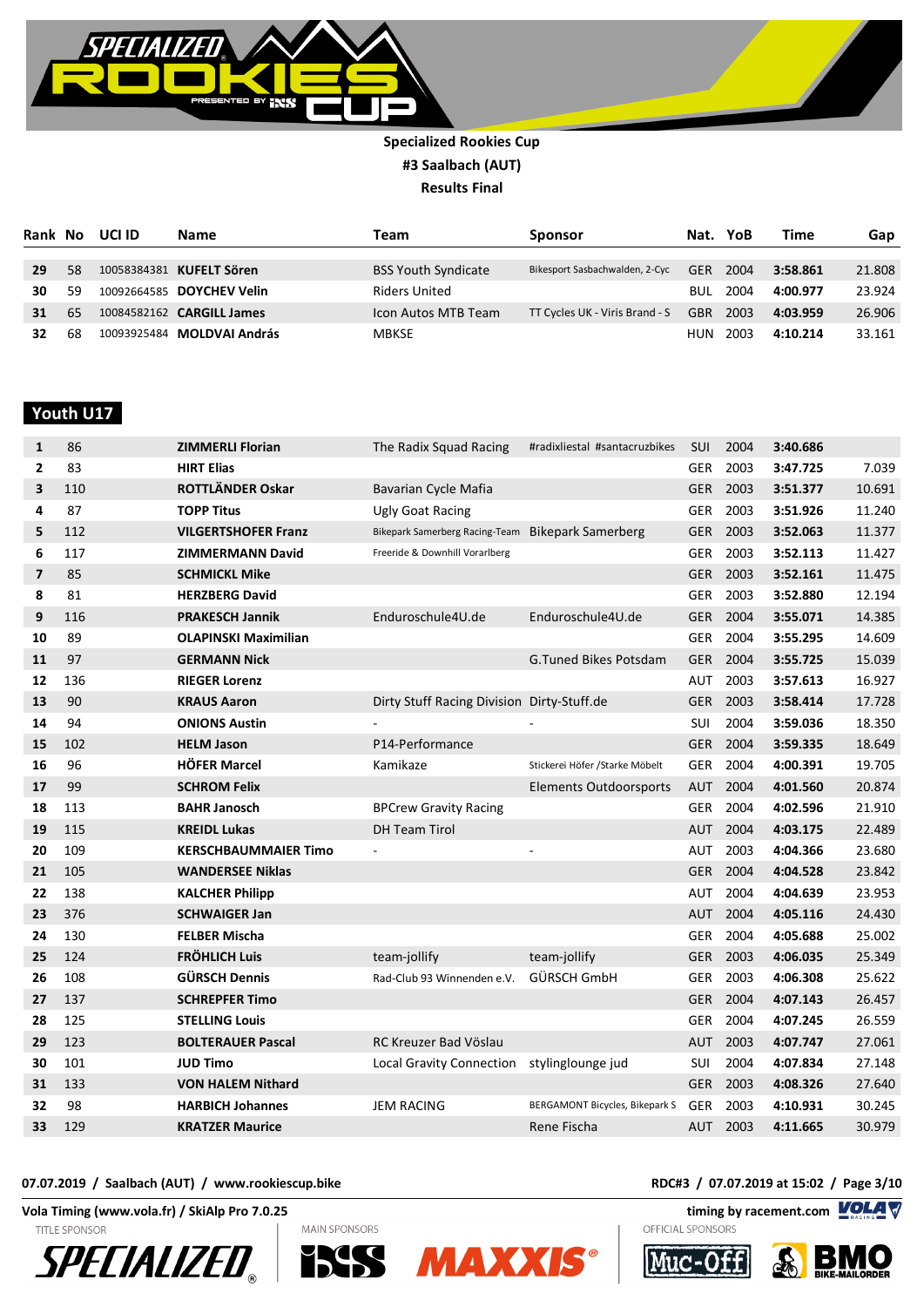

| Rank | No  | UCI ID | <b>Name</b>             | Team                          | <b>Sponsor</b>                 |            | Nat. YoB | <b>Time</b> | Gap      |
|------|-----|--------|-------------------------|-------------------------------|--------------------------------|------------|----------|-------------|----------|
| 34   | 127 |        | <b>SANTOSH Corsten</b>  |                               |                                | <b>GER</b> | 2003     | 4:12.732    | 32.046   |
| 35   | 104 |        | <b>VAAS Yannick</b>     | BP Crew Graphity Racing / TSG |                                | <b>GER</b> | 2004     | 4:12.841    | 32.155   |
| 36   | 103 |        | <b>POLI Laurin</b>      |                               |                                | <b>GER</b> | 2003     | 4:13.331    | 32.645   |
| 37   | 107 |        | LÖBEL Mick              |                               |                                | <b>GER</b> | 2003     | 4:15.815    | 35.129   |
| 38   | 95  |        | <b>TOPP Julius</b>      | Ugly Goat Racing              |                                | <b>GER</b> | 2003     | 4:17.046    | 36.360   |
| 39   | 122 |        | <b>FREUND Leo</b>       | RC Hochschwab Aflenz          | Bikearena Aflenz               | AUT        | 2004     | 4:18.034    | 37.348   |
| 40   | 140 |        | <b>HÜBNER Louis</b>     |                               |                                | <b>GER</b> | 2003     | 4:22.492    | 41.806   |
| 41   | 131 |        | <b>LAMM Leo</b>         |                               |                                | <b>GER</b> | 2004     | 4:23.474    | 42.788   |
| 42   | 135 |        | <b>BÜCHNER Florian</b>  |                               |                                | <b>GER</b> | 2004     | 4:26.208    | 45.522   |
| 43   | 128 |        | <b>KÖHLER Philipp</b>   |                               |                                | <b>GER</b> | 2003     | 4:39.937    | 59.251   |
| 44   | 126 |        | <b>KLETOWETZ Manuel</b> |                               |                                | <b>GER</b> | 2003     | 4:40.095    | 59.409   |
| 45   | 114 |        | <b>BERNHARDT Chris</b>  | Chris Bernhardt               |                                | <b>GER</b> | 2004     | 4:45.663    | 1:04.977 |
| 46   | 93  |        | <b>HAUSER Felix</b>     | <b>BSS Youth Syndicate</b>    | Bikesport Sasbachwalden, 2-Cyc | <b>GER</b> | 2004     | 4:52.055    | 1:11.369 |
| 47   | 139 |        | <b>ANDEL Jiri</b>       |                               | Specialized                    | <b>CZE</b> | 2004     | 5:00.720    | 1:20.034 |
| 48   | 84  |        | <b>BARTH Luka</b>       |                               |                                | <b>GER</b> | 2004     | 5:07.530    | 1:26.844 |
| 49   | 111 |        | <b>HALEMBA Lukas</b>    | <b>Bikeorado Racing Team</b>  | <b>Bikeorado Racing Team</b>   | <b>GER</b> | 2003     | 5:10.391    | 1:29.705 |
| 50   | 88  |        | <b>SEMMLER Phil</b>     |                               |                                | <b>GER</b> | 2004     | 5:33.670    | 1:52.984 |

#### **Did Not Start (3)**

| 92  | <b>STRACH Florian</b> |                                | 2003<br>AUT        |
|-----|-----------------------|--------------------------------|--------------------|
| 106 | <b>HAJJER Saif</b>    | Ja Bitte :-)                   | 2003<br><b>GER</b> |
| 121 | <b>PETRY Elias</b>    | MTB Bieberstein Langenbieber e | 2004<br><b>GER</b> |

# **Girls U17/U19**

|    | 146 |             | 10035139242 JOHANSSON JONES Ottilia | <b>DH Talent Team</b>             | Sportsnut Gmbh, Schwalbe Reife     | <b>SWE</b> | 2001 | 3:58.722 |          |
|----|-----|-------------|-------------------------------------|-----------------------------------|------------------------------------|------------|------|----------|----------|
|    | 145 | 10082180101 | <b>THIELE Anastasia</b>             | <b>BSS Youth Syndicate</b>        | Santacruz, FOX, Leatt, Contine GER |            | 2003 | 4:01.309 | 2.587    |
|    | 144 |             | 10064655029 ILLMER Johanna          | <b>Bike Republic Gravity Team</b> | Bike Republic Sölden UrcÖtztal     | <b>AUT</b> | 2002 | 4:05.598 | 6.876    |
| 4  | 148 |             | 10094937924 GUTÖHRLE Sophie         | <b>Gravity Rookies</b>            |                                    | AUT        | 2003 | 4:06.832 | 8.110    |
| 5. | 147 |             | 10094406444 PRZYBYSLAWSKA Patrycja  | DH Team Wroc?aw                   | Daddy                              | POL        | 2003 | 5:03.495 | 1:04.773 |
|    | 141 |             | <b>SICILIANO Emma</b>               | Freeride- und DHverein Vorarlb    |                                    | GER        | 2003 | 6:27.357 | 2:28.635 |

## **Girls U13/U15**

| 153  |                               | 10046256600 REINER Anouk | Downhill Team Tirol    |                           | AUT  | 2007     | 4:08.781 |        |
|------|-------------------------------|--------------------------|------------------------|---------------------------|------|----------|----------|--------|
| 152  | 10095234075 <b>ZIERL Rosa</b> |                          | Downhill Team Tirol    |                           | AUT  | 2008     | 4:12.180 | 3.399  |
| 157  |                               | <b>BENEDIKT Clara</b>    |                        | loose-shop.de, all I need |      | AUT 2006 | 4:17.416 | 8.635  |
| 155  | 10093695617                   | <b>BARSA Lea</b>         | Sportunion Hinterbrühl |                           | AUT  | 2005     | 4:42.282 | 33.501 |
| -154 |                               | <b>LANGHAINZL Mira</b>   | Niva! No Diva          | privat                    | GFR. | 2006     | 4:49.313 | 40.532 |

**Vola Timing (www.vola.fr) / SkiAlp Pro 7.0.25 timing by racement.com** 

**TITLE SPONSOR** 











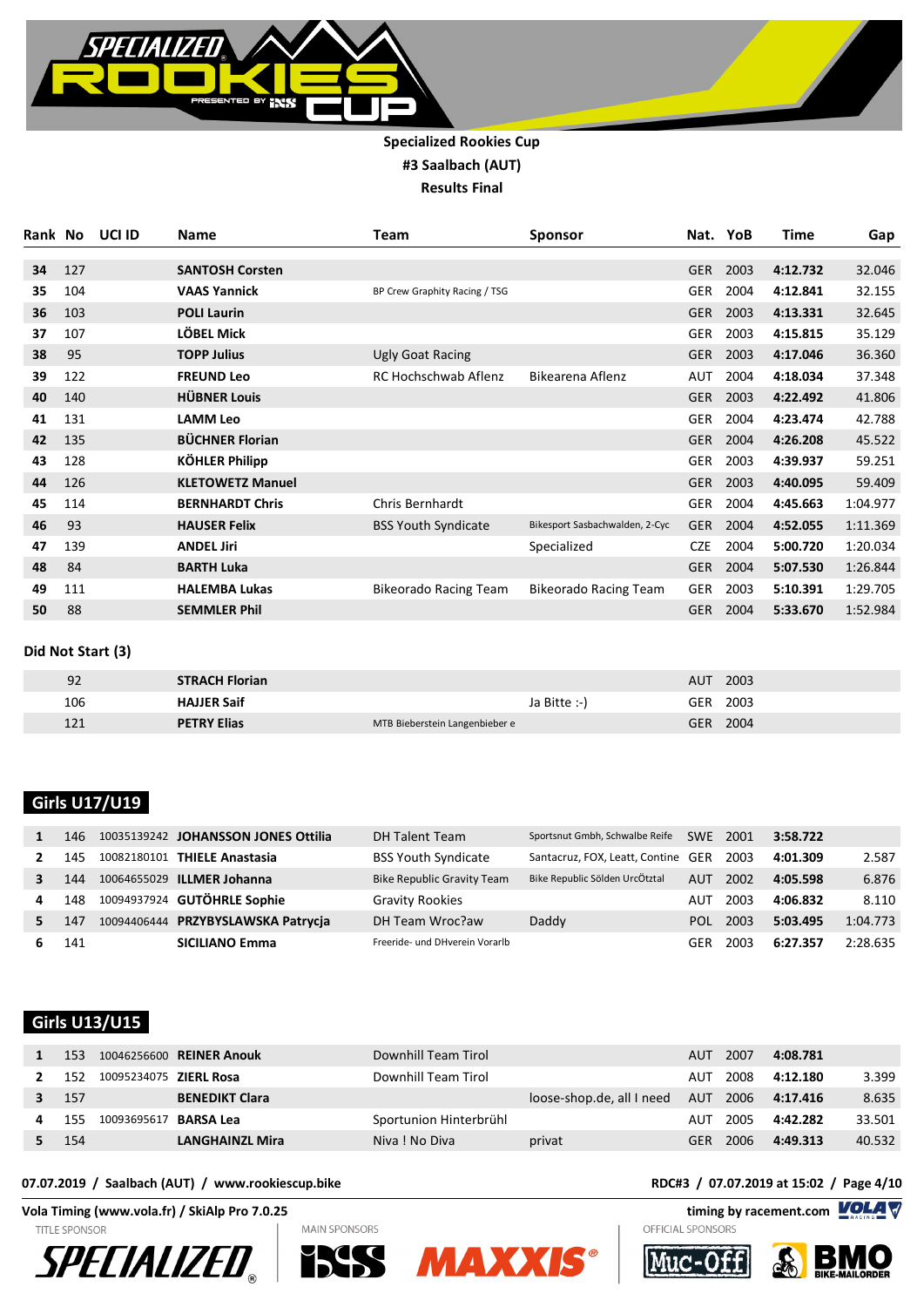

|     | Rank No UCLID | <b>Name</b>            | Team              | Sponsor                                 | Nat. YoB | Time     | Gap      |
|-----|---------------|------------------------|-------------------|-----------------------------------------|----------|----------|----------|
| 151 |               | <b>TEUBER Josefine</b> | <b>BIKEINSIDE</b> | Flowinger Sportsequipment, ben GER 2008 |          | 5:48.984 | 1:40.203 |

## **Boys U15**

| 1                       | 161 |                        | <b>KIEFER Henri</b>                  | SRAM Young Guns Racing SRAM, Canyon Bikes, RockShox, |                                | <b>GER</b> | 2005     | 3:38.907 |        |
|-------------------------|-----|------------------------|--------------------------------------|------------------------------------------------------|--------------------------------|------------|----------|----------|--------|
| $\mathbf{2}$            | 162 |                        | 10036139049 HUTER Mike               |                                                      | Bikecorner Baar                | SUI        | 2006     | 3:41.887 | 2.980  |
| 3                       | 170 |                        | 10065274516 BÜNGEN Lars              | Commencal Co-Factory Team                            | Commencal Bikes / @FoxMTB Moto | <b>SUI</b> | 2005     | 3:43.323 | 4.416  |
| 4                       | 163 |                        | <b>WEHRLE Luca</b>                   | <b>BSS Youth Syndicate</b>                           | Bikesport Sasbachwalden, 2 Cyc | <b>GER</b> | 2005     | 3:44.452 | 5.545  |
| 5                       | 165 | 10057059828 ABELLA Léo |                                      | Commencal la Réunion                                 | Xsportsreunion                 | <b>REU</b> | 2005     | 3:44.972 | 6.065  |
| 6                       | 164 |                        | 10032248541 <b>BONANOMI Andrea</b>   | Team BMX Garlate                                     | PRO-M-FILTERMEDIA-ENDURA-BBSER | <b>ITA</b> | 2005     | 3:45.248 | 6.341  |
| $\overline{\mathbf{z}}$ | 166 |                        | 10081562028 CASTELLANOS Daniel       | <b>PLANET MTB</b>                                    | PLANET MTB                     | <b>ESP</b> | 2005     | 3:45.368 | 6.461  |
| 8                       | 186 |                        | 10077248861 RIML Moreno              | <b>Bike Republic Gravity Team</b>                    | BikerepublicSölden, UrcÖtztal, | AUT        | 2005     | 3:46.862 | 7.955  |
| 9                       | 172 |                        | <b>KELLER Emil</b>                   | <b>PROPAIN Talent Factory</b>                        | Propain                        | <b>GER</b> | 2005     | 3:47.370 | 8.463  |
| 10                      | 219 |                        | 10063703116 REINER Liam              | Downhill Team Tirol                                  |                                | AUT        | 2005     | 3:49.201 | 10.294 |
| 11                      | 169 |                        | 10034789436 NARDO Alan               | iDirt Racing Team                                    | Santa Cruz - Fox               | <b>SUI</b> | 2005     | 3:50.094 | 11.187 |
| 12                      | 167 |                        | 10032248743 <b>BONANOMI Riccardo</b> | <b>Team BMX Garlate</b>                              | PRO-M-FILTERMEDIA-ENDURA-BBSER | <b>ITA</b> | 2005     | 3:50.919 | 12.012 |
| 13                      | 174 |                        | 10035126209 KOLLE Nikolas            | <b>GIANT Stattegg</b>                                | <b>Panther Fitness</b>         | <b>AUT</b> | 2005     | 3:54.146 | 15.239 |
| 14                      | 185 |                        | 10036490774 DONINGER Simon           | <b>BSS Youth Syndicate</b>                           | Bikesport Sasbachwalden, 2-Cyc | <b>GER</b> | 2005     | 3:54.173 | 15.266 |
| 15                      | 178 |                        | <b>ZMÖLNIG Pascal</b>                | RideFree Osttirol                                    | Delayoneyewear, Panchowheels   | <b>AUT</b> | 2006     | 3:54.641 | 15.734 |
| 16                      | 194 |                        | <b>RAUDIES Mika</b>                  | Velovita, RC Germania                                | Velovita, Specialized          | <b>GER</b> | 2005     | 3:55.962 | 17.055 |
| 17                      | 180 |                        | <b>HEIDEMANN Florent</b>             |                                                      |                                | <b>GER</b> | 2005     | 3:56.678 | 17.771 |
| 18                      | 229 |                        | <b>BECKER Max</b>                    | Team Rhön Ride - MTB Bieberste                       |                                | <b>GER</b> | 2006     | 3:57.421 | 18.514 |
| 19                      | 173 |                        | <b>KELCH Luis</b>                    | <b>BPA Racing</b>                                    |                                | <b>GER</b> | 2006     | 3:58.390 | 19.483 |
| 20                      | 171 | 10048525848            | <b>LANG Peter</b>                    | Alutech                                              | Alutech Cycles, Dirtlej        | <b>GER</b> | 2005     | 3:58.712 | 19.805 |
| 21                      | 206 |                        | <b>BLESS Flurin</b>                  | Urbikers                                             |                                | <b>SUI</b> | 2005     | 3:59.144 | 20.237 |
| 22                      | 244 |                        | <b>ERB Martin</b>                    |                                                      |                                | AUT        | 2006     | 4:01.047 | 22.140 |
| 23                      | 209 |                        | <b>HOFFMANN Finn</b>                 |                                                      |                                | <b>GER</b> | 2005     | 4:01.211 | 22.304 |
| 24                      | 233 |                        | <b>WEINHANDL Sebastian</b>           |                                                      |                                | AUT        | 2005     | 4:01.952 | 23.045 |
| 25                      | 225 |                        | <b>RIEGLER Noel</b>                  | RC Kreuzer Racing- Bad Vöslau                        | Suspension-EXpress.at / Paint& | <b>AUT</b> | 2005     | 4:01.971 | 23.064 |
| 26                      | 179 |                        | 10072204910 SICILIANO Elia           | Freeride- und DHverein Vorarlb                       |                                | <b>GER</b> | 2006     | 4:02.180 | 23.273 |
| 27                      | 227 |                        | 10035137626 GAPPITZ Dominik          | Sport am Wörthersee                                  |                                | <b>AUT</b> | 2005     | 4:02.296 | 23.389 |
| 28                      | 192 |                        | <b>SPECKLE Mathias</b>               | <b>Bike Republic Gravity Team</b>                    | Bike RepublicSölden UrcÖtztal  | AUT        | 2005     | 4:02.710 | 23.803 |
| 29                      | 189 |                        | <b>REDDIG Nathan</b>                 | Reddig                                               |                                |            | GER 2006 | 4:03.764 | 24.857 |
| 30                      | 191 |                        | <b>KOHLGRUBER Leif</b>               |                                                      |                                | <b>GER</b> | 2005     | 4:03.768 | 24.861 |
| 31                      | 188 |                        | <b>KNUR Len</b>                      | GIANT Germany Off-Road Team                          | <b>Giant Deutschland GmbH</b>  | <b>GER</b> | 2005     | 4:04.297 | 25.390 |
| 32                      | 198 |                        | <b>BERGER Philipp</b>                |                                                      |                                | GER        | 2005     | 4:04.298 | 25.391 |
| 33                      | 175 |                        | <b>HÖRL Johannes</b>                 | LeoGang Bikeclub                                     | Sport Mitterer, Bikepark Leoga | <b>AUT</b> | 2006     | 4:04.786 | 25.879 |
| 34                      | 236 |                        | <b>CHAVANNE Luca</b>                 |                                                      |                                | SUI        | 2005     | 4:04.809 | 25.902 |
| 35                      | 187 |                        | <b>LEHM Nevio</b>                    | Lehm Bikes                                           | autoheld.de                    | <b>GER</b> | 2006     | 4:05.256 | 26.349 |
| 36                      | 196 |                        | <b>RACH Felix</b>                    |                                                      | Mama und Papa                  | <b>GER</b> | 2006     | 4:06.814 | 27.907 |

#### **07.07.2019 / Saalbach (AUT) / www.rookiescup.bike RDC#3 / 07.07.2019 at 15:02 / Page 5/10**

**Vola Timing (www.vola.fr) / SkiAlp Pro 7.0.25 timing by racement.com** 











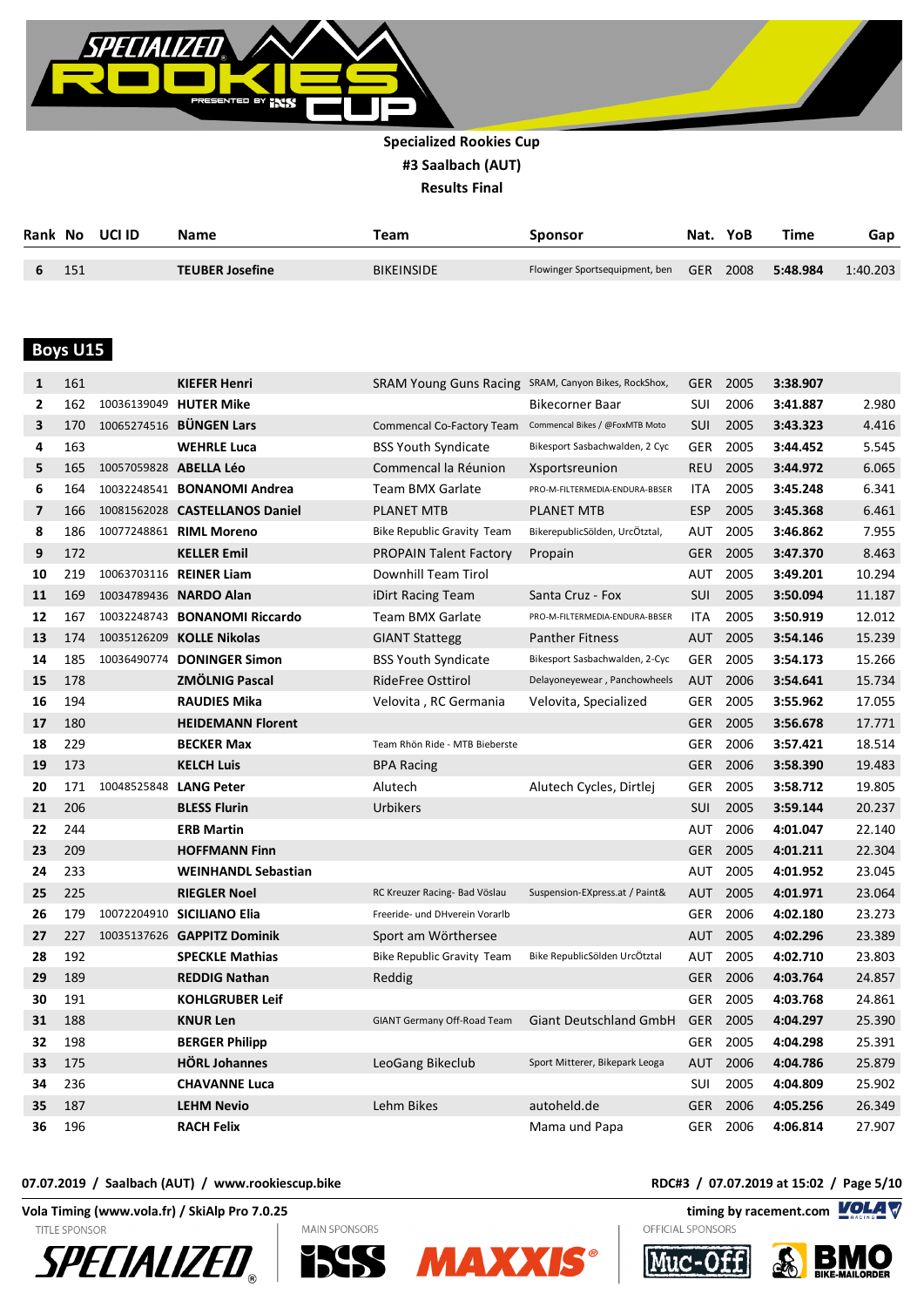

| Rank | No  | UCI ID      | Name                                    | Team                        | Sponsor                        |            | Nat. YoB | Time     | Gap      |
|------|-----|-------------|-----------------------------------------|-----------------------------|--------------------------------|------------|----------|----------|----------|
| 37   | 184 |             | <b>SCHÜTZ Fabrizio</b>                  | <b>Amedes Trail Hunters</b> |                                | SUI        | 2006     | 4:07.123 | 28.216   |
| 38   | 242 |             | FRÜHWIRTH Marcel                        |                             |                                | AUT        | 2005     | 4:07.240 | 28.333   |
| 39   | 182 |             | <b>UNTERBRINK Paul</b>                  | <b>Happy Trail Friends</b>  |                                | <b>GER</b> | 2005     | 4:07.447 | 28.540   |
| 40   | 222 |             | <b>HECK Maximilian</b>                  | Heck                        |                                | <b>AUT</b> | 2005     | 4:07.697 | 28.790   |
| 41   | 204 |             | 10064043323 HEINECKE Florian            | <b>DH Team Tirol</b>        | sponsored by mama & papa :-)   | <b>AUT</b> | 2006     | 4:08.252 | 29.345   |
| 42   | 226 |             | <b>FIDALGO Santiago</b>                 | Santiago Fidalgo            | Sram Endura USWE               | <b>POR</b> | 2006     | 4:08.873 | 29.966   |
| 43   | 195 |             | <b>HUNSICKER Marten</b>                 |                             |                                | <b>GER</b> | 2005     | 4:09.199 | 30.292   |
| 44   | 212 |             | <b>SCHACHNER Moritz</b>                 | Bikepark Königsberg         |                                | <b>AUT</b> | 2005     | 4:09.531 | 30.624   |
| 45   | 190 |             | <b>BAUDNER Jakob</b>                    |                             | Zimmerei Baudner Erik          | <b>GER</b> | 2006     | 4:09.615 | 30.708   |
| 46   | 240 |             | <b>KRATZER Matteo-Luca</b>              |                             | Daddy cool                     | AUT        | 2005     | 4:10.434 | 31.527   |
| 47   | 249 | 10052322285 | <b>JOKSIMOVIC TERPIN Tomo</b>           | <b>Sinter Brakes Team</b>   | <b>Sinter Brakes</b>           | <b>SLO</b> | 2006     | 4:10.467 | 31.560   |
| 48   | 216 |             | <b>HILLIG Maximilian</b>                | DAV Pfarrkirchen            |                                | GER        | 2005     | 4:10.608 | 31.701   |
| 49   | 246 |             | <b>BORN Tim</b>                         |                             | By Mama                        | <b>GER</b> | 2006     | 4:10.918 | 32.011   |
| 50   | 181 |             | <b>RATHGEB Emil</b>                     | <b>BMCC Mannheim</b>        |                                | GER        | 2005     | 4:11.555 | 32.648   |
| 51   | 223 |             | <b>KAUNTZ Samuel</b>                    | Kauntz                      |                                | GER        | 2005     | 4:11.637 | 32.730   |
| 52   | 224 | 10062006626 | <b>ROMBO Mark</b>                       | <b>KD Rajd</b>              | WHEELBASE, FOXRACING.SI, FRUCT | SLO        | 2005     | 4:12.621 | 33.714   |
| 53   | 199 |             | <b>TARDIN Arthur</b>                    | <b>Global Sensation</b>     |                                | <b>SUI</b> | 2005     | 4:14.808 | 35.901   |
| 54   | 208 |             | <b>GUNDELACH Nils</b>                   |                             |                                | <b>GER</b> | 2005     | 4:15.388 | 36.481   |
| 55   | 221 |             | <b>STROEBITZER Marvin</b>               | Fetznschädln vom kinigl     |                                | <b>AUT</b> | 2005     | 4:15.604 | 36.697   |
| 56   | 200 |             | <b>HILGERS Finn</b>                     |                             |                                | GER        | 2006     | 4:15.875 | 36.968   |
| 57   | 232 |             | <b>FLÜTSCH Nino</b>                     | Zägg und Äwägg              |                                | <b>SUI</b> | 2005     | 4:16.032 | 37.125   |
| 58   | 211 |             | <b>TODOROVIC Felix</b>                  |                             |                                | AUT        | 2005     | 4:16.851 | 37.944   |
| 59   | 201 |             | <b>HASLER Jaron</b>                     | PAEDYS FACTORY TEAM         | Pädys Sportartikel             | <b>LIE</b> | 2006     | 4:18.527 | 39.620   |
| 60   | 231 |             | <b>NEUBERT Lukas</b>                    | <b>TSV Westvororte Gera</b> |                                | <b>GER</b> | 2005     | 4:24.723 | 45.816   |
| 61   | 230 |             | <b>BERNDT Leonard</b>                   | <b>Team Schiffenberg</b>    |                                | <b>GER</b> | 2005     | 4:25.548 | 46.641   |
| 62   | 248 |             | <b>KORNES Philip</b>                    |                             |                                | <b>GER</b> | 2006     | 4:26.131 | 47.224   |
| 63   | 168 |             | 10036222511 SCHULTE Jesse               | RC Victoria Neheim          | SKS-Germany, GTÜ Ingenieurbüro | <b>GER</b> | 2005     | 4:26.308 | 47.401   |
| 64   | 217 |             | KUHLISCH Paul                           | Downhill for Life           | Papa                           | GER        | 2005     | 4:27.269 | 48.362   |
| 65   | 218 |             | <b>RAU Udo</b>                          | Downhill Team Oberhausen    | MagLock Bike Pedal, BERG-AB,   | <b>GER</b> | 2005     | 4:27.649 | 48.742   |
| 66   | 207 |             | <b>ZAUGG Elliot Peterson</b>            | Vélo Club Kerzers           |                                | SUI        | 2005     | 4:28.152 | 49.245   |
| 67   | 237 |             | <b>MANKE Johann</b>                     |                             |                                | <b>GER</b> | 2006     | 4:29.771 | 50.864   |
| 68   | 241 |             | <b>SEIDEL Luca</b>                      |                             |                                | LUX        | 2005     | 4:30.667 | 51.760   |
| 69   | 235 |             | <b>SIEDER Gregor</b>                    |                             |                                | <b>ITA</b> | 2006     | 4:31.552 | 52.645   |
| 70   | 228 |             | <b>STOLL Philip</b>                     | Stoll                       |                                | <b>GER</b> | 2006     | 4:33.138 | 54.231   |
| 71   | 214 |             | 10092697426 ANTESBERGER SAN EUGENIO Jan | Cala Pi Riders              |                                | <b>ESP</b> | 2005     | 4:35.031 | 56.124   |
| 72   | 234 |             | <b>KELLER Nick</b>                      |                             |                                | GER        | 2005     | 4:37.964 | 59.057   |
| 73   | 210 |             | <b>KUHNEN Tim</b>                       |                             |                                | <b>GER</b> | 2005     | 4:42.869 | 1:03.962 |
| 74   | 247 |             | <b>ROTHBAUER Jonas</b>                  |                             |                                | AUT        | 2005     | 4:43.966 | 1:05.059 |
| 75   | 245 |             | <b>EBERT Justus</b>                     |                             | Vadder                         | <b>GER</b> | 2006     | 4:44.787 | 1:05.880 |
| 76   | 239 |             | <b>HAHN Fynn</b>                        |                             |                                | <b>GER</b> | 2005     | 4:45.464 | 1:06.557 |
| 77   | 243 |             | <b>WASNICK Maxim</b>                    |                             |                                |            | GER 2005 | 4:46.441 | 1:07.534 |

**07.07.2019 / Saalbach (AUT) / www.rookiescup.bike RDC#3 / 07.07.2019 at 15:02 / Page 6/10**

**Vola Timing (www.vola.fr) / SkiAlp Pro 7.0.25 timing by racement.com VOLAT** 

**TITLE SPONSOR** 











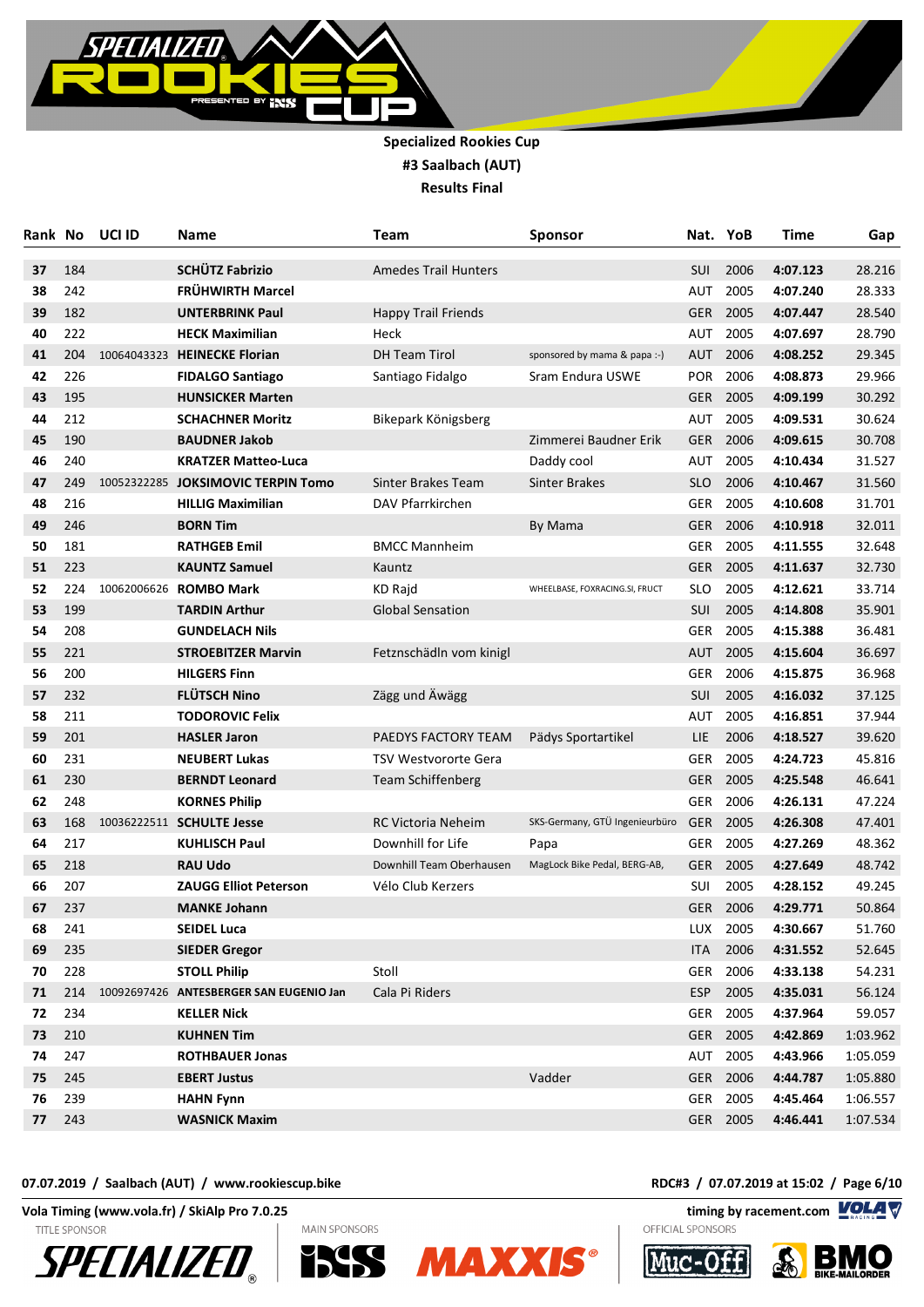

| Rank No |                    | UCI ID                 | <b>Name</b>            | Team                           | <b>Sponsor</b> | Nat. YoB   |      | Time | Gap |  |
|---------|--------------------|------------------------|------------------------|--------------------------------|----------------|------------|------|------|-----|--|
|         |                    | Did Not Start (2)      |                        |                                |                |            |      |      |     |  |
|         | 213                |                        | 10047312338 SRÁMEK Jan | <b>BIKROSCLUB ?EPY</b>         |                | CZE        | 2006 |      |     |  |
|         | 215                |                        | <b>KUSE Ole Niklas</b> | Crazy MounTeens - TuS Xanten 0 |                | <b>GER</b> | 2005 |      |     |  |
|         | Did Not Finish (1) |                        |                        |                                |                |            |      |      |     |  |
|         | 177                | 10080895354 HART Jordi |                        | <b>PROPAIN Talent Factory</b>  | Propain Bikes  | <b>GBR</b> | 2005 |      |     |  |

## **Boys U13**

| 1              | 255 |                       | 10031568531 MASCHERINI Lorenzo     | Tribe team                                                  | Transition                     | <b>ITA</b> | 2007 | 3:51.710 |          |
|----------------|-----|-----------------------|------------------------------------|-------------------------------------------------------------|--------------------------------|------------|------|----------|----------|
| 2              | 265 |                       | <b>SCHNEEBERGER Raoul</b>          | Les 9 Roues                                                 | Fox                            | <b>SUI</b> | 2008 | 3:58.851 | 7.141    |
| 3              | 251 | 10076600173           | <b>ROJAN Anton</b>                 | <b>BSS Youth Syndicate</b>                                  | Bikesport Sasbachwalden, 2-Cyc | <b>GER</b> | 2007 | 3:59.208 | 7.498    |
| 4              | 253 |                       | <b>KLAUSMANN Levin</b>             | Klausmann Suspension / Propain                              | Klausmann Suspension/ Propain  | <b>GER</b> | 2008 | 4:00.780 | 9.070    |
| 5              | 254 |                       | <b>MICHAELSEN Klaas</b>            | Salt City Rider Lüneburg                                    | Schröder Optik, Orthopädietech | <b>GER</b> | 2007 | 4:03.068 | 11.358   |
| 6              | 256 |                       | <b>KRÄHENBÜHL Marius</b>           |                                                             |                                | SUI        | 2007 | 4:03.574 | 11.864   |
| $\overline{ }$ | 257 |                       | <b>SCHUMACHER Johann</b>           | Bike Components / Santa Cruz Bike Components, Santa Cruz, F |                                | <b>GER</b> | 2007 | 4:06.248 | 14.538   |
| 8              | 266 |                       | <b>FRITSCH Sandro</b>              | <b>GRAVITY-ROOKIES.AT</b>                                   |                                | AUT        | 2008 | 4:06.853 | 15.143   |
| 9              | 286 |                       | <b>BRANDAUER Gregor</b>            |                                                             |                                | <b>AUT</b> | 2007 | 4:07.840 | 16.130   |
| 10             | 288 |                       | <b>FEICHTINGER Marko</b>           |                                                             |                                | <b>AUT</b> | 2007 | 4:09.320 | 17.610   |
| 11             | 264 |                       | 10078185216 KRAUß Bruno            | Freebikers Weinstadt e.V.                                   |                                | <b>GER</b> | 2008 | 4:10.723 | 19.013   |
| 12             | 282 |                       | <b>SCHUBNELL Simon</b>             |                                                             |                                | <b>GER</b> | 2008 | 4:12.918 | 21.208   |
| 13             | 274 |                       | <b>VIERTLER Manuel</b>             | <b>Downhill Team Tirol</b>                                  |                                | <b>AUT</b> | 2008 | 4:20.100 | 28.390   |
| 14             | 284 |                       | <b>CERMAK Sebastian</b>            |                                                             |                                | <b>GER</b> | 2007 | 4:23.618 | 31.908   |
| 15             | 262 |                       | <b>JUNGABERLE Moritz</b>           | PROPAIN TALENT FACTORY                                      | Propain Bikes, RS Farbroller L | <b>GER</b> | 2008 | 4:24.441 | 32.731   |
| 16             | 271 |                       | <b>SITTER Samuel</b>               | <b>MSG Racing</b>                                           | Failure.Clothing, Muschett Mic | <b>AUT</b> | 2007 | 4:25.191 | 33.481   |
| 17             | 267 |                       | 10090407418 FRITSCH Aris           | <b>GRAVITY-ROOKIES.AT</b>                                   |                                | <b>AUT</b> | 2008 | 4:27.072 | 35.362   |
| 18             | 259 |                       | <b>WIMBAUER Vincent</b>            |                                                             |                                | <b>GER</b> | 2007 | 4:29.304 | 37.594   |
| 19             | 276 |                       | 10055140945 ARCHER Dennis          | Powerbike Winterthur                                        | mtbmagasia.com                 | <b>SUI</b> | 2008 | 4:34.838 | 43.128   |
| 20             | 287 |                       | <b>FEICHTINGER Moritz</b>          |                                                             |                                | <b>AUT</b> | 2007 | 4:35.590 | 43.880   |
| 21             | 270 |                       | <b>VOGEL Tim</b>                   | Race and Syle Woinem                                        |                                | <b>GER</b> | 2007 | 4:41.276 | 49.566   |
| 22             | 252 | 10090975068 HUG Felix |                                    | PROPAIN TALENT FACTORY                                      | Propain Bikes, Motorex, Marcus | <b>GER</b> | 2007 | 4:47.679 | 55.969   |
| 23             | 272 |                       | <b>ANTESBERGER SAN EUGENIO Nil</b> | Cala Pi Riders                                              |                                | <b>ESP</b> | 2007 | 4:52.368 | 1:00.658 |
| 24             | 269 |                       | <b>VAN DE HATERD Kilian</b>        | Giant Germany Offroad Team Giant, IXS, Maxxis, DT Swiss,    |                                | <b>GER</b> | 2008 | 4:52.391 | 1:00.681 |
| 25             | 280 |                       | <b>VODAN Vincent</b>               | <b>UR Team</b>                                              |                                | <b>GER</b> | 2008 | 4:55.280 | 1:03.570 |
| 26             | 273 | 10095090801           | <b>HEINECKE Julian</b>             | <b>DH Team Tirol</b>                                        | Mama & Papa                    | <b>AUT</b> | 2007 | 5:22.178 | 1:30.468 |
| 27             | 283 |                       | <b>DOGAN David</b>                 |                                                             |                                | <b>GER</b> | 2007 | 5:23.244 | 1:31.534 |

#### **Did Not Start (3)**

| 277 10047339317 HALASEK Jiri |
|------------------------------|
|------------------------------|

Rideko Bike Shop Rideko Bike Shop CZE 2008

OFFICIAL SPONSORS

#### **07.07.2019 / Saalbach (AUT) / www.rookiescup.bike RDC#3 / 07.07.2019 at 15:02 / Page 7/10**

**Vola Timing (www.vola.fr) / SkiAlp Pro 7.0.25 timing by racement.com VOLAT** 

**TITLE SPONSOR** 











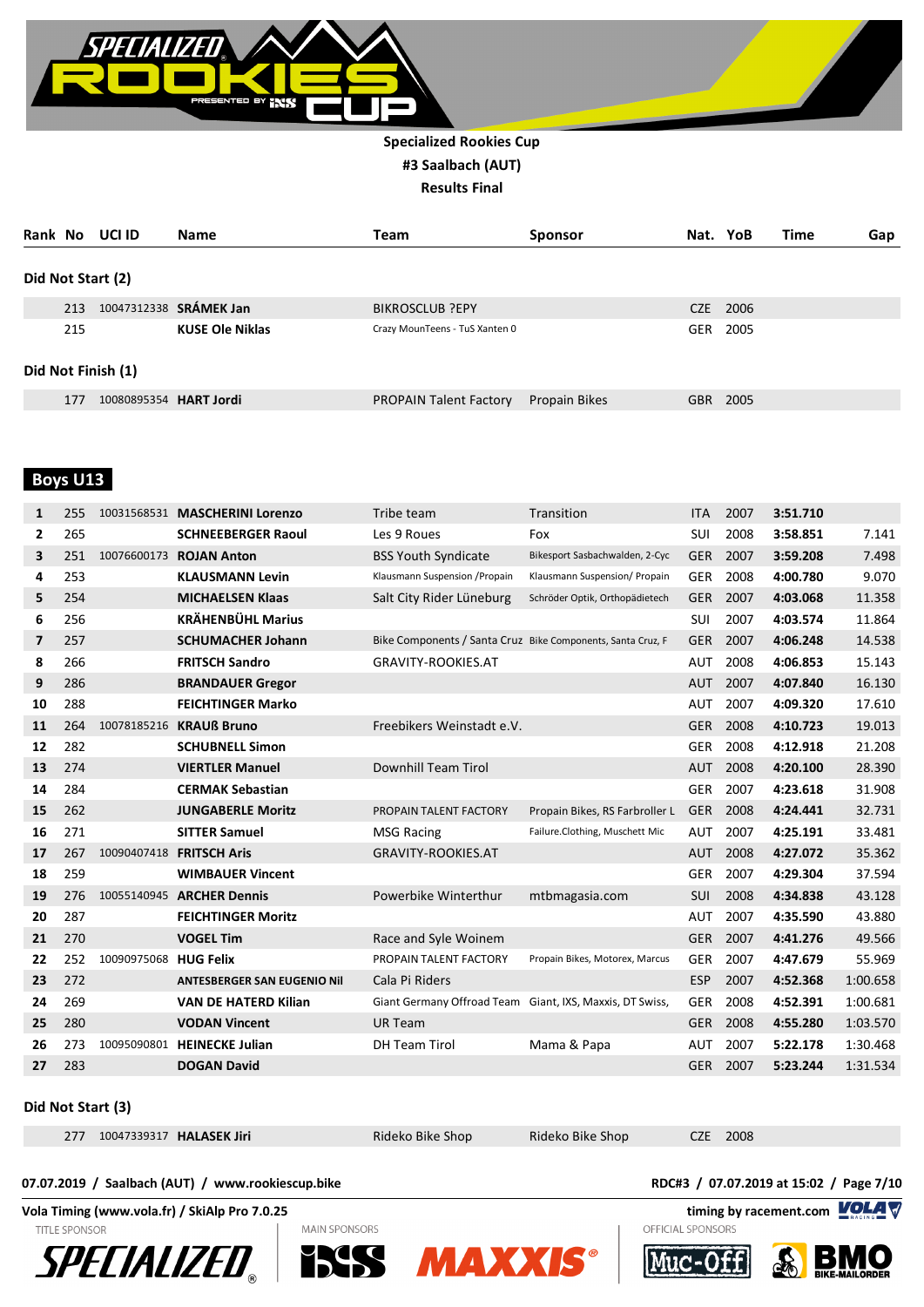

| Rank No |     | UCI ID             | <b>Name</b>                | <b>Team</b>         | <b>Sponsor</b> |            | Nat. YoB | Time | Gap |
|---------|-----|--------------------|----------------------------|---------------------|----------------|------------|----------|------|-----|
|         | 278 |                    | <b>RODLER Paul</b>         | Ski&Bike Deggendorf |                |            | GER 2007 |      |     |
|         | 279 |                    | <b>KNOLL Frederik Enzo</b> | Team Fred           |                | GER        | 2007     |      |     |
|         |     | Did Not Finish (1) |                            |                     |                |            |          |      |     |
|         | 281 |                    | <b>GARGER Philipp</b>      |                     |                | <b>AUT</b> | 2007     |      |     |

## **Open Men**

| 1              | 375 |                        | <b>WIBMER Fabio</b>           |                                  |                                                              | <b>AUT</b> | 1995 | 3:31.796 |          |
|----------------|-----|------------------------|-------------------------------|----------------------------------|--------------------------------------------------------------|------------|------|----------|----------|
| $\mathbf{2}$   | 315 | 10005852619            | <b>TETZLAFF Boris</b>         | <b>BT-Racing</b>                 | Sports Nuts, Ns-Bikes, Muc off AUT                           |            | 1990 | 3:37.385 | 5.589    |
| 3              | 329 |                        | 10010010279 DAXBACHER Markus  | Lietz Sport Racing Team          | Dirtlove Clothing, Dakine, Hop AUT                           |            | 1998 | 3:40.309 | 8.513    |
| 4              | 374 |                        | 10009543972 MADEREGGER Kevin  | <b>Schuler Sports</b>            |                                                              | AUT        | 1997 | 3:42.870 | 11.074   |
| 5              | 316 |                        | 10009263379 MITTERHAUSER Paul | Cycle-Factory-Racing             | Pascha, Steuerkonzept.at, Vers                               | <b>AUT</b> | 1995 | 3:45.353 | 13.557   |
| 6              | 337 |                        | <b>LEHMANN Erik</b>           | Rad-Konzept Racing               |                                                              | GER        | 1994 | 3:45.564 | 13.768   |
| $\overline{7}$ | 368 |                        | 10009263682 FREY Marcell      |                                  | Fox Racing Shox I Smith I Oway                               | <b>GER</b> | 1994 | 3:46.047 | 14.251   |
| 8              | 372 |                        | 10008169303 ZELLNER Siegfried | Alutech DH Boys                  |                                                              | <b>GER</b> | 1995 | 3:46.264 | 14.468   |
| 9              | 364 |                        | 10090138141 SAURY Antoine     |                                  |                                                              | <b>GER</b> | 1999 | 3:50.296 | 18.500   |
| 10             | 331 |                        | <b>HÖDL Stefan</b>            | Loose Riders Linz                |                                                              | AUT        | 1990 | 3:51.122 | 19.326   |
| 11             | 349 |                        | 10035121256 AMON Michael      | <b>URC-SPK Renner Langenlois</b> | <b>URC-SPK Renner Langenlois</b>                             | <b>AUT</b> | 1993 | 3:51.565 | 19.769   |
| 12             | 319 |                        | 10092284063 WIMMER Kilian     | <b>Elements Outdoorsports RT</b> | Bier&More                                                    | <b>AUT</b> | 2000 | 3:52.961 | 21.165   |
| 13             | 367 |                        | <b>FASCHING Clemens</b>       |                                  |                                                              | <b>AUT</b> | 1998 | 3:53.859 | 22.063   |
| 14             | 350 | 10013971620            | <b>MAIER Bernhard</b>         | Velo Love Racing-Team            | Velo Love Innsbruck/Rocklube/R                               | <b>AUT</b> | 1995 | 3:55.523 | 23.727   |
| 15             | 371 |                        | <b>DE LA CRUZ Marco</b>       |                                  |                                                              | <b>ESP</b> | 1992 | 3:56.971 | 25.175   |
| 16             | 335 |                        | <b>SCHULZ Mathias</b>         | MTB-Stuff.com                    |                                                              | <b>GER</b> | 1992 | 3:58.085 | 26.289   |
| 17             | 365 |                        | <b>ADELMANN Moritz</b>        |                                  |                                                              | <b>AUT</b> | 1997 | 3:58.578 | 26.782   |
| 18             | 330 |                        | 10092564353 GLASER Julian     |                                  | Lietz Sport Racing Team/ Dirt Dirtlove Clothing, , POC, Adid | <b>AUT</b> | 1997 | 4:00.977 | 29.181   |
| 19             | 312 | 10015435815 PEER Jakob |                               | Alpin bike                       |                                                              | <b>AUT</b> | 1996 | 4:02.005 | 30.209   |
| 20             | 333 |                        | <b>BLASCHKE Matthias</b>      | Loose Riders Neuburg             |                                                              | <b>GER</b> | 1992 | 4:04.372 | 32.576   |
| 21             | 348 |                        | <b>SCHREIBER Levi</b>         | Uhye Team                        |                                                              | <b>GER</b> | 2000 | 4:05.314 | 33.518   |
| 22             | 317 |                        | 10062901652 LUTZ Manuel       | DH Team Tirol - Radstudio Inns   | Downhilllove   Stabinger   Rad                               | <b>NED</b> | 2000 | 4:05.986 | 34.190   |
| 23             | 336 |                        | <b>GUNKEL Maximilian</b>      | Ostwest-Epress e.V.              | Harzbikehaus                                                 | <b>GER</b> | 2000 | 4:07.048 | 35.252   |
| 24             | 325 |                        | <b>DEWEVER Jacques</b>        | Impetro Gear                     |                                                              | <b>FRA</b> | 1992 | 4:08.960 | 37.164   |
| 25             | 351 |                        | <b>LUDL Michael</b>           |                                  |                                                              | <b>AUT</b> | 1996 | 4:19.904 | 48.108   |
| 26             | 354 |                        | <b>LUDL Christian</b>         |                                  |                                                              | <b>AUT</b> | 2000 | 4:20.375 | 48.579   |
| 27             | 360 |                        | <b>VOGT Tobias</b>            |                                  |                                                              | <b>GER</b> | 1997 | 4:23.908 | 52.112   |
| 28             | 353 |                        | <b>REINFUSS Stefan</b>        |                                  |                                                              | <b>GER</b> | 1996 | 4:34.135 | 1:02.339 |

#### **Did Not Start (7)**

| 321 | <b>WEIGAND Achim</b> | Freeride und DH Verein Vorarlb |           | 1992 |
|-----|----------------------|--------------------------------|-----------|------|
| 328 | <b>MAYER Manuel</b>  | Lietz Sport Racing             | AHR Rocks | 1991 |

#### **07.07.2019 / Saalbach (AUT) / www.rookiescup.bike RDC#3 / 07.07.2019 at 15:02 / Page 8/10**

**Vola Timing (www.vola.fr) / SkiAlp Pro 7.0.25 timing by racement.com** 

**TITLE SPONSOR** 











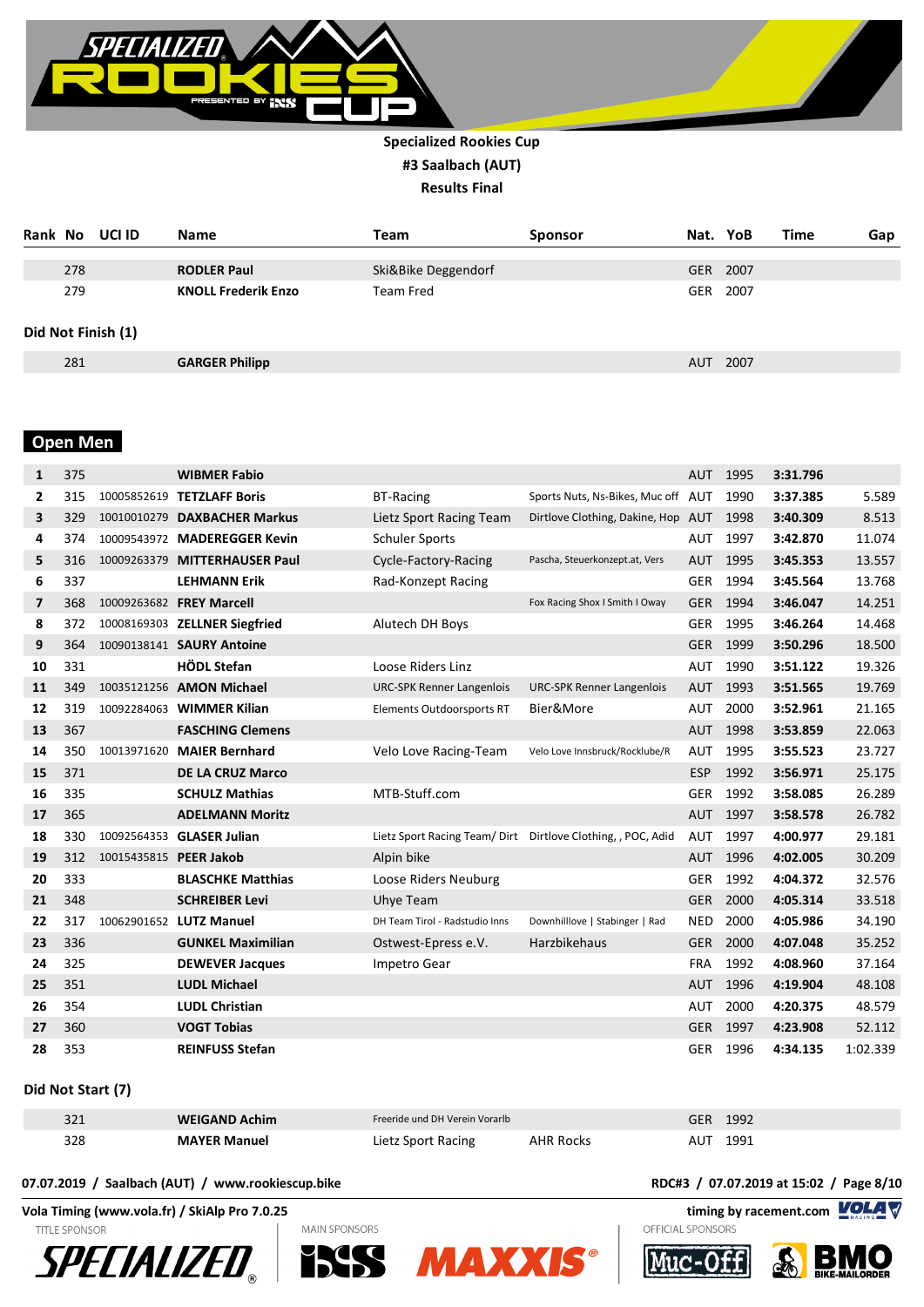

| Rank | No  | UCI ID | <b>Name</b>                  | Team               | <b>Sponsor</b>                     | Nat.       | YoB      | Time | Gap |
|------|-----|--------|------------------------------|--------------------|------------------------------------|------------|----------|------|-----|
|      | 341 |        | <b>WIRTITSCH Anatol</b>      | Sag Nein zu Radler | Elitebikestore                     |            | AUT 1991 |      |     |
|      | 344 |        | 10011227934 SCHWÄRZLER Elias | Team Specialized   | Specialized Bicycles, Continen AUT |            | 1995     |      |     |
|      | 361 |        | <b>GMEHLING Johannes</b>     |                    |                                    |            | GER 1990 |      |     |
|      | 366 |        | <b>DECKER Florian</b>        |                    |                                    | GER        | 1991     |      |     |
|      | 369 |        | <b>HOLZMANN Markus</b>       |                    |                                    | <b>GER</b> | 2000     |      |     |

## **Open Women**

| 1                  | 298 |                   | 10008165259 KREUZER Lisa             | <b>RC Kreuzer Racing</b>       | Cycles Devinci I Bikeshop-Kreu AUT |            | 1995 | 4:04.932 |        |  |
|--------------------|-----|-------------------|--------------------------------------|--------------------------------|------------------------------------|------------|------|----------|--------|--|
| 2                  | 302 |                   | 10095037651 STEIXNER Sabine          |                                | Holz.Steixner                      | <b>AUT</b> | 1992 | 4:09.411 | 4.479  |  |
| 3                  | 293 |                   | 10091269506 <b>GERMANN Charlotte</b> | Freeride & Downhillverein Vora |                                    | <b>GER</b> | 1998 | 4:11.066 | 6.134  |  |
| 4                  | 306 |                   | <b>HAGLEITNER Michelle</b>           | Sport Hagleitner               |                                    | AUT        | 1996 | 4:12.768 | 7.836  |  |
| 5.                 | 305 |                   | <b>HAAS Stephanie</b>                |                                | Stephanie Haas                     | <b>AUT</b> | 1993 | 4:40.616 | 35.684 |  |
| 6                  | 296 |                   | <b>STEGHERR Hannah</b>               | Loose Riders Neuburg/Donau     |                                    | <b>GER</b> | 1993 | 4:47.590 | 42.658 |  |
| 7                  | 303 |                   | <b>HÄUSLER Johanna</b>               |                                |                                    | <b>AUT</b> | 1991 | 4:49.829 | 44.897 |  |
|                    |     | Did Not Start (1) |                                      |                                |                                    |            |      |          |        |  |
|                    | 304 |                   | <b>PICHLER Anna</b>                  |                                |                                    | <b>AUT</b> | 1995 |          |        |  |
| Did Not Finish (1) |     |                   |                                      |                                |                                    |            |      |          |        |  |
|                    | 292 |                   | <b>BLOCHBERGER Celine</b>            | Downhill Verein Tirol          | Radsport Krug                      | <b>AUT</b> | 1992 |          |        |  |

## **Open Masters male**

| 1  | 373 | 10008587312 | <b>WIELAND Erich</b>         | Bikepark Schladming                                     | Fouriers/TatzeBikecomponents/M | <b>AUT</b> | 1989 | 3:46.255 |        |
|----|-----|-------------|------------------------------|---------------------------------------------------------|--------------------------------|------------|------|----------|--------|
| 2  | 359 |             | <b>RIEGER Thomas</b>         |                                                         |                                | <b>GER</b> | 1989 | 3:51.135 | 4.880  |
| 3  | 324 | 10004264647 | <b>VAN DE HATERD Wilfred</b> | Giant Germany Offroad Team Giant, IXS, Maxxis, DT Swiss |                                | <b>NED</b> | 1972 | 3:57.907 | 11.652 |
| 4  | 355 |             | <b>REICHART Simon</b>        |                                                         |                                | <b>GER</b> | 1983 | 3:59.657 | 13.402 |
| 5. | 343 | 10015024573 | <b>NARR Rainer</b>           | <b>Sport Narr</b>                                       | Sport Narr                     | <b>AUT</b> | 1967 | 4:00.104 | 13.849 |
| 6  | 370 |             | <b>LEITNER Wolfgang</b>      |                                                         | Rocky Mountain, Maxxis, Race F | <b>AUT</b> | 1985 | 4:02.261 | 16.006 |
|    | 313 | 10035120347 | <b>FISCHER Gerald</b>        | Bike Infection Kaprun                                   | Bike Infection Kaprun, Kitsch  | <b>AUT</b> | 1982 | 4:06.921 | 20.666 |
| 8  | 320 |             | <b>SCHEICHL Franz</b>        | Fran Racing Team                                        |                                | <b>AUT</b> | 1989 | 4:13.387 | 27.132 |
| 9  | 352 |             | <b>WAEBER Samuel</b>         |                                                         |                                | <b>SUI</b> | 1981 | 4:13.722 | 27.467 |
| 10 | 311 |             | <b>MASCARENHAS Jonas</b>     | 815                                                     |                                | <b>GER</b> | 1988 | 4:14.519 | 28.264 |
| 11 | 332 |             | <b>WAGNER Lukas</b>          | Loose Riders Linz                                       |                                | <b>AUT</b> | 1988 | 4:14.522 | 28.267 |
| 12 | 322 | 10090963146 | <b>SICILIANO Davide</b>      | Freeride und DHverein Vorarlbe                          |                                | <b>AUT</b> | 1976 | 4:15.843 | 29.588 |
| 13 | 345 |             | <b>SCHNABL Ferdinand</b>     | TeamFredinand                                           |                                | AUT        | 1986 | 4:18.566 | 32.311 |
| 14 | 363 |             | <b>BÜNGEN Knut</b>           |                                                         |                                | SUI        | 1970 | 4:19.294 | 33.039 |

**Vola Timing (www.vola.fr) / SkiAlp Pro 7.0.25 timing by racement.com** 

**TITLE SPONSOR**